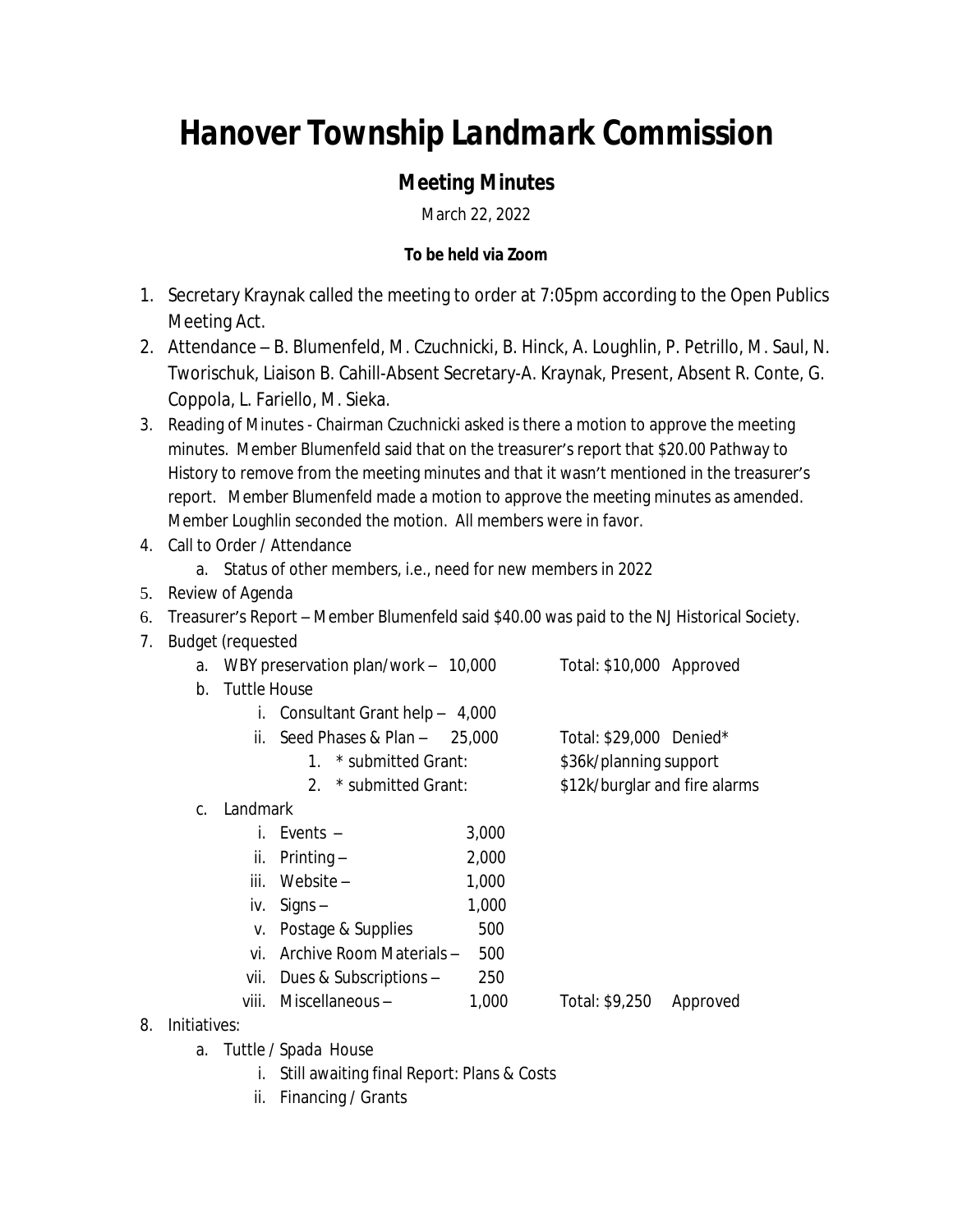- 1. HTLC not involved, but who? Grants applied for see e-mail
- iii. Conversion to Museum / Architecture Phases & Plans (Next Consultant Report)
	- 1. Status of House Winterizing/Security/Repairs
	- 2. Foundation repairs
	- 3. Sill Plate Repairs
	- 4. Floor reinforcements
	- 5. Paint removal/repainting
	- 6. Removal of side, chain link Fence  $\rightarrow$  WBY
	- 7. Removal of Side Hedge
	- 8. Circular Driveway
	- 9. Guard Rail in front of house & WBY
- iv. Dialogue with Spada Family Underway Chairman Czuchnicki said that Theresa is in contact with Mrs. Perry and Theresa has the list of questions. Chairman Czuchnicki said if any one has more questions to submit them to Theresa.
- b. "Whippany Historic (WiHi)"
	- i. Coordinate with Organizations: EDAC, RR Museum, etc.
	- ii. Proclamation, Tuttle House, and HHA need advertising,
	- iii. Signage
		- 1. Routes 287, 80, 46, 24, and 10 signs F/U with Mr. Giorgio
		- 2. Within Township (10 signs/where) Chairman Czuchnicki said we need approval list of signs and the DPW will be able to help.
	- iv. Status of the Historic Element of HT Town Plan
- c. Burying Yard:
	- i. Status: Repairs to the gate Chairman Czuchnicki said there is a \$500.00 bill for repair to the gate.
	- ii. Status: Entrance Lane Construction
	- iii. Plan for new Stone preservation
	- iv. Repair to fence and hedge
	- v. Guardrail on Rt. 10?
- d. Archive Room
	- i. Status Secretary Kraynak asked if the Landmark Commission would like to attend a meeting to see the photographs from the archive room and provide information about the photographs. Secretary Kraynak also said she would like to open it up to the public to also be invited. Landmark Commission members were okay with the meeting to see the photographs
	- ii. Policies for acquisition (Provenance?)
- e. Time Capsule
	- i. Display where next?
	- ii. Advertisement / Community Input
	- iii. Burial in WBY September 24?
	- iv. Materials acquisition meetings
- f. WiHi Trail